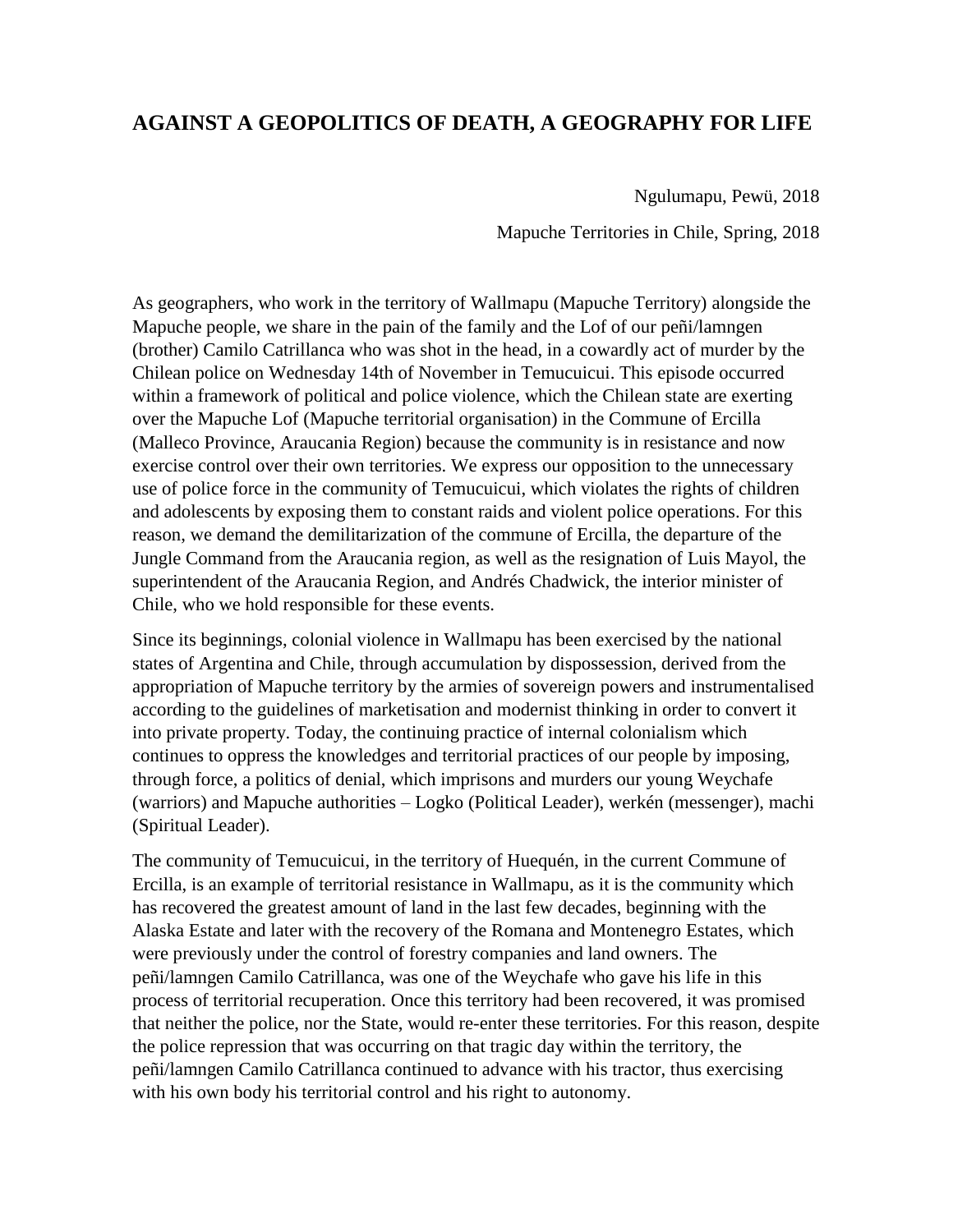We believe that the systematic police repression carried out by the Police Special Operations Unit "The Jungle Command" in Wallmapu, not only hinders the constant efforts for a dialogue between the Mapuche communities, Chilean Society and the State, but also incites violence in a territory that has been historically intervened with and impoverished by the dominant society, creating a geography of terror, similar to that which has been done in Colombia to the indigenous and afro-descendant peoples who have exercised their right to territoriality and self-determination. On the other hand, the extractive model promoted by the State of Chile over our territories can be seen as a geopolitics of death, which goes against ixofillmongen, that is to say against against all forms of life without exception. Ngen (Spirits of Nature), leufu (River), lemu (trees), uñum (birds), wingkul (mountains), mallín (wetlands), now find themselves threatened, along with many other entities which have a relationship with the Mapuche existence, thus generating a structural, epistemic and ontological violence. This affects Az Mapu, the Mapuche territorial order, by affecting the existence of our people. Added to this are the actions of the official media who have constructed a geographical imaginary around the "red zone of the Mapuche conflict" and ethnic terrorism, thus promoting a symbolic violence that criminalises the legitimate right to the resistance of a people and incites racist discourses in Chilean society. The fight for our territory is not terrorism, the fight of our people is territorial not terrorist.

Geography, as a social science has an outstanding debt with the Mapuche people, having been in complicit silence in the face of an historical territorial dispute in Chile. This resistance to the opening up of these themes within geography, which are both urgent and intimately linked to our task, is problematic. Although there are geographers who have been working with Mapuche communities in the last 20 years, whose work has been published and exhibited in congress, for the large part these discussions remain a marginal sphere of Geography. Meanwhile, we see how within geographical teaching a descriptive reading of space inherited from the military regime prevails, which eliminates Mapuche territories in resistance from the map and promotes discourses of territorial development which are capitalist in character and are not critical with respect to the recognition of territorial rights of Mapuche communities in the South of Chile.

We believe it is important to note, the need to move towards a geography which recognises differences, through a dialogue between knowledges within Chilean society, this is necessary for building a path towards a geography of peace. For this, it is essential to train students, professionals, academics and researchers with a sensibility to the reality and territorial knowledges that emanate from indigenous/ native peoples. We have several important tasks: firstly, to discuss the policies of neoliberal development which are imposed through instruments such as the Araucania Plan, which seek to modify the Indigenous Law to facilitate the lease or sale of indigenous lands to individuals without seriously addressing the background of the territorial demands of indigenous peoples. In second place, to make visible the geographical, social, historical and political context of the demands of indigenous peoples, which are transversal to many of the topics which are studied and taught in schools of geography throughout the country, which permit us to nurture a more critical reading with respect to these situations and to contribute to possible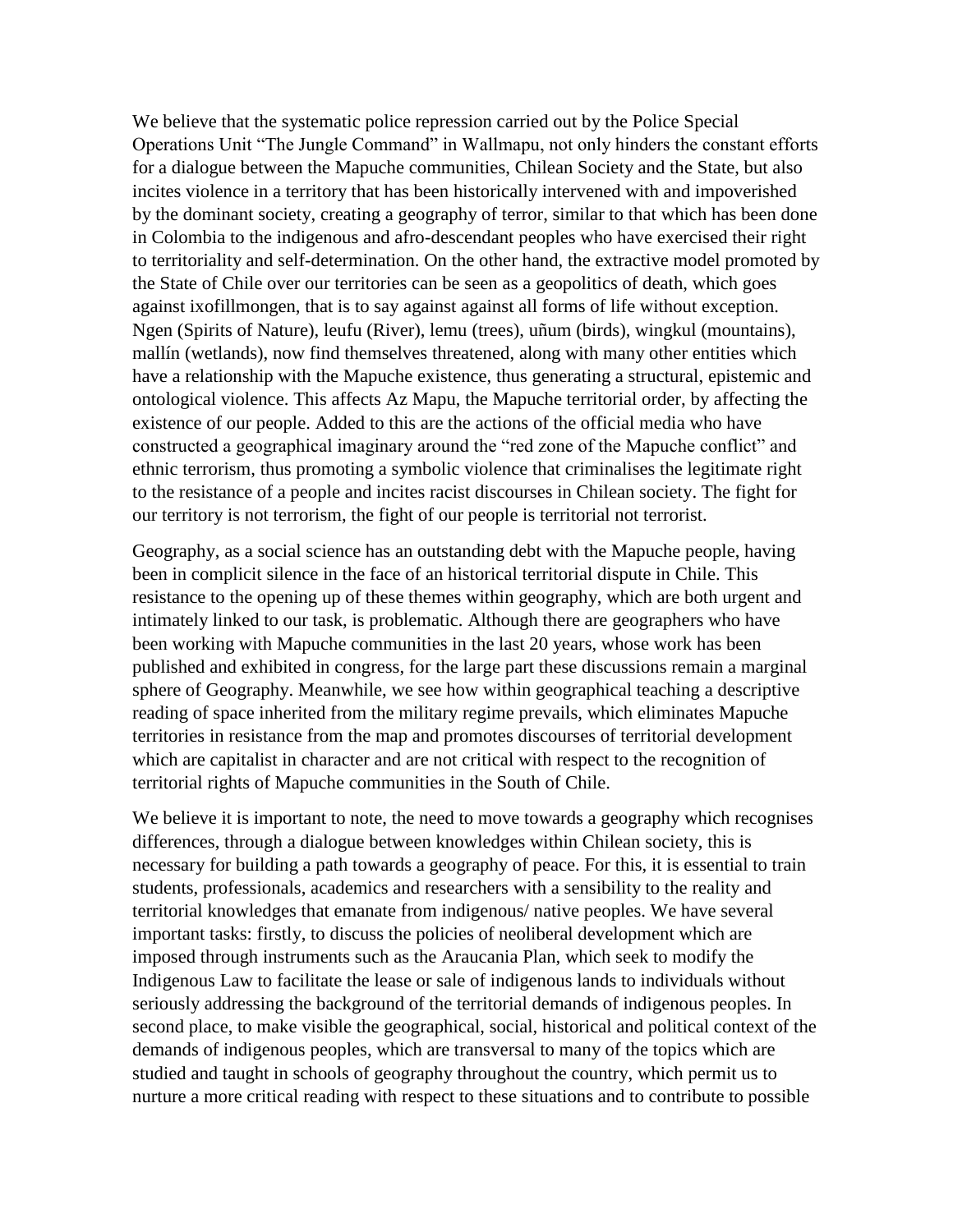solutions. In third place, to question the monocultural curricular model with which geography is taught in school and university classrooms, tending to homogenise spatial categories relating to the indigenous world, thus limiting understandings of space culturally. In fourth place, to strengthen our commitment to indigenous communities, through serious cooperative work which requires us to renew our methodologies within a framework of ethical research responsibility.

We want to make a call to the geographical academy to pay greater attention to the territorial demands of indigenous peoples, who have been marked by poverty and dispossession, and for whose resistance and struggles we must now take responsibility. We believe that Geography is a relevant discipline for social transformation and to build more hopeful worlds that will allow us to confront the aggressions of the neoliberal and modernist project. And because, as Daniela Catrileo says:

"*Today we can show that this is a political act and not a mere epistemological extraction. Today we need everyone to leave their comfort zones, because they are killing us, and no mere article can withstand that pain*."

## **Initial Signatures**:

- Viviana Huiliñir-Curio, Geographer, Researcher at the International Centre of Patagonian Studies, Nuclear for Social Sciences and Humanities, Universidad de La Frontera, Chile.
- Pablo Mansilla Quiñones, Geographer, Academic at the Institute of Geography, Pontificia Universidad Católica de Valparaíso, Chile
- Leonardo Simón Crisóstomo Loncopán, Graduate of Geographical Sciences, UCT, werkén Lof Trankura.
- Marcelino Aillapán Matamala, Geographer UCT, member of the indigenous community Antonio Hilcapán, Lircay.
- Grace Garside, Doctoral Researcher in Geography, University of Durham, UK
- Cesar Roberto Leal Soto. Geógrafo, Investigador doctoral del Programa de Estudios Globales, Instituto de Sociología - Universidad de Freiburg, Alemania.
- Patricio Andrés Tenorio Pangui, Asistente de investigación en Centro de Estudios de Desarrollo Regional y Políticas Públicas (CEDER), Universidad de Los Lagos, Osorno-Chile.
- Tamara Noemí Puchi Quinchel, Licenciada en Geografía y Planificación Territorial UACh, Equipo Técnico de la Red de Defensa de los Territorios- Los Ríos.
- Francisco Javier Vergara Riffo. Licenciado en Geografía. Pontificia Universidad Católica de Chile, Presidente Asociación Geoeduca.
- Maciel Painemal Huircapan, Geógrafo, comunidad indígena Juan Antinao, Cholchol.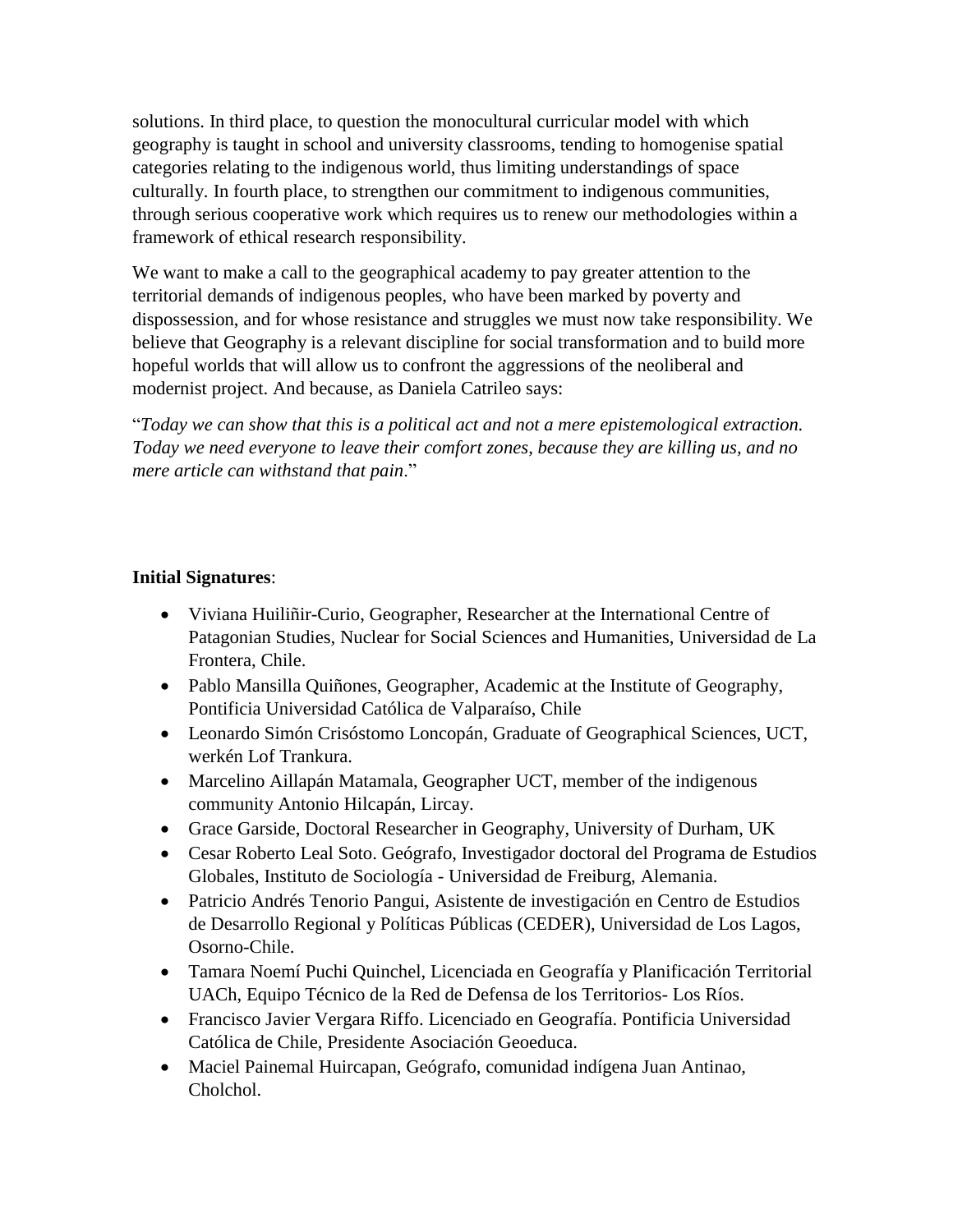- Natalia Isabel Loncopan, estudiante de la tecnicatura en planificación ambiental. Universidad Nacional del Comahue. Neuquén, Argentina.
- Claudio Curiqueo. Profesor de historia, Universidad Academia de Humanismo Cristiano. Geógrafo, Universidad Academia de Humanismo Cristiano. Educador tradicional Mapuche.
- Stefany Alvarez Alvarez, Geógrafa UC Temuco, miembro fundación Innova País y docente Universidad Católica de Temuco.
- Camila Salinas Silva, Geógrafa Pontificia Universidad Católica de Chile, Mg © Planificación y Gestión Territorial Universidad Católica de Temuco, Círculo de Mujeres Hijas de la Luna del Wallmapu.
- Marcela Palomino-Schalscha, PhD, Lecturer/académica, Victoria University of Wellington, Aotearoa Nueva Zelanda.
- Alexander Panez Pinto Doctorando en Geografía Universidad Federal Fluminense y miembro de MODATIMA.
- Andrés Moreira-Muñoz. Profesor Titular , Instituto de Geografía, Pontificia Universidad Católica de Valparaíso. Doctor en Ciencias Naturales de la Universidad de Erlangen-Nürnberg, Alemania.
- Walter Imilan Ojeda. Académico Escuela de Arquitectura y Urbanismo, Universidad Central de Chile. Núcleo Geografía y Urbanismo CONICYT. Doctor por la Universidad Técnica de Berlín.
- Rodrigo Mundaca, ingeniero agrónomo, vocero nacional Modatima, agregó premio internacional de derechos humanos de la ciudad de Nuremberg 2019.
- Andoni Arenas Martija. Director del Laboratorio Geografía, Educación y Actores Sociales del Espacio. Instituto de Geografía, Pontificia Universidad Católica de Valparaíso.
- Carla Marchant Santiago. Académica del Instituto de Ciencias Ambientales y Evolutivas Facultad de Ciencias, Universidad Austral de Chile
- Valentina Gatica Gómez Laborante del Centro de Estudios Regionales (CER UACh)
- Presidenta de LA Federación de Estudiantes de la Universidad Austral de Chile Estudiante de Geografía UACh, Valdivia, Chile.
- Cristian Beroíza Pereira. Licenciado en Sociología. Mg © Gestión e Innovación del Turismo de Intereses Especiales. Equipo técnico Geoturismo Patagonia Verde, Universidad Austral de Chile.
- Sixto Hernán Salazar Soto, Licenciado en Geografía Universidad de Chile. Director de Proyectos ONG ECO+D, Secretario Ejecutivo Asociación GeoEduca
- Elizabeth Dominga Espinosa Badilla, Estudiante de Geografia Universidad Alberto Hurtado
- Rodrigo Aros Bustamante, Licenciado en Geografía Universidad de Concepción
- Gabriela Álamos Mubarak, Estudiante de Geografía Universidad Alberto Hurtado
- Carlos Cavieres Villanueva ; Geógrafo Universidad Alberto Hurtado. Recolector ENUSC 2018, INE.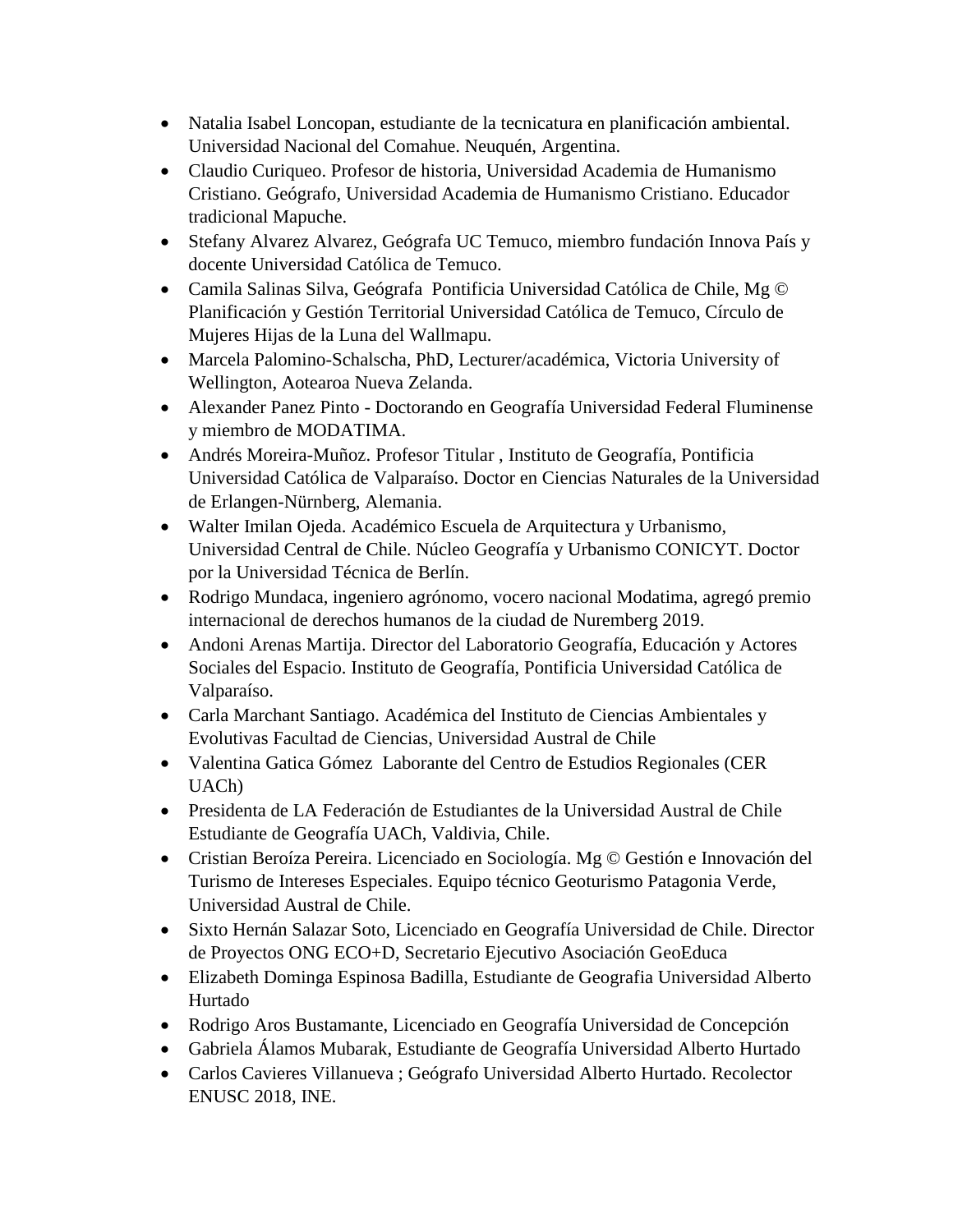- Karla Helena Guzmán Velázquez. Geógrafa UAM-X, México. GeoBrujas, comunidad de geógrafas.
- Francisca Quezada Sanhueza, Geógrafa Universidad de Chile. Ayudante cátedra Escuela Geografía U. de Chile. Activista Red Lesbofeminista, Santiago.
- Maria Cristina Méndez Tapiero, antropóloga Universidad Nacional de Colombia, estudiante de la maestría de Desarrollo Territorial Rural Flacso - Ecuador, indígena del pueblo pijao (Colombia).
- Nicolás Andrés Daccarett Mancilla, Licenciado en Geografía Universidad de Chile. miembro de Corporación Habitar Colectivo y Cooperativa de Trabajo Kincha, afiliada a la Federación de Cooperativas de Trabajo Sin Patrón TRASOL.
- Ulises Sepúlveda, académico Departamento de Geografía Universidad Alberto Hurtado.
- Sandra Fernández Castillo. Dra. en Geografía Humana. Profesora Asociada. Departamento Geografía, Universidad de Concepción
- Ivonne Elizabeth Gálvez Zárate, Estudiante de Geografía Pontificia Universidad Católica de Valparaíso, Chile
- Adriano Rovira Pinto. Profesor del Instituto de Ciencias de la Tierra, Universidad Austral de Chile.
- Daniela Alexandra Alvarado Pincheira. Geógrafa, Docente UC Temuco.
- Oscar Betanzo Cisterna. Geógrafo, Pontificia Universidad Católica de Chile.
- Francia Catalina Villagrán Muñoz. Estudiante de geografía universidad Alberto Hurtado.
- Paulo Olívio Correa de Aquino Júnior. Geógrafo, mestrando pelo Núcleo de Altos Estudos Amazônicos, Universidade Federal do Pará. Pesquisador no Grupo de Pesquisa Territorialização Camponesa na Amazônia.
- Jorge Olea Peñaloza. Doctorando en Geografía, Pontificia Universidad Católica de Chile
- Jessica Budds, Profesora Asociada de Geografía y Desarrollo Internacional, Escuela de Desarrollo International, Universidad de East Anglia, Reino Unido.
- Juan Carlos Cerda. Geógrafo. Investigador en ocupación territorial en el siglo XVI
- Kasandra Leiva. Licenciada en Geografía y geógrafa por la Pontificia Universidad Católica de Valparaíso.
- Jonathan Martínez. Geógrafo. Ciudadanos por San Bernardo.
- Gabriela Raposo Quintana. Doctora en Arquitectura y Estudios Urbanos, Pontificia Universidad Católica de Chile
- Fabiola Morales, administradora pública.
- Juan Carlos Skewes V. Académico del Departamento de Antropología Universidad Alberto Hurtado
- Sonia Reyes Herrera. Académica del departamento de Sociología, Universidad de Valparaíso, Chile.
- Sebastián Andrés Crespo. Investigador y Académico del Instituto de Geografía de la Pontificia Universidad Católica de Valparaíso.